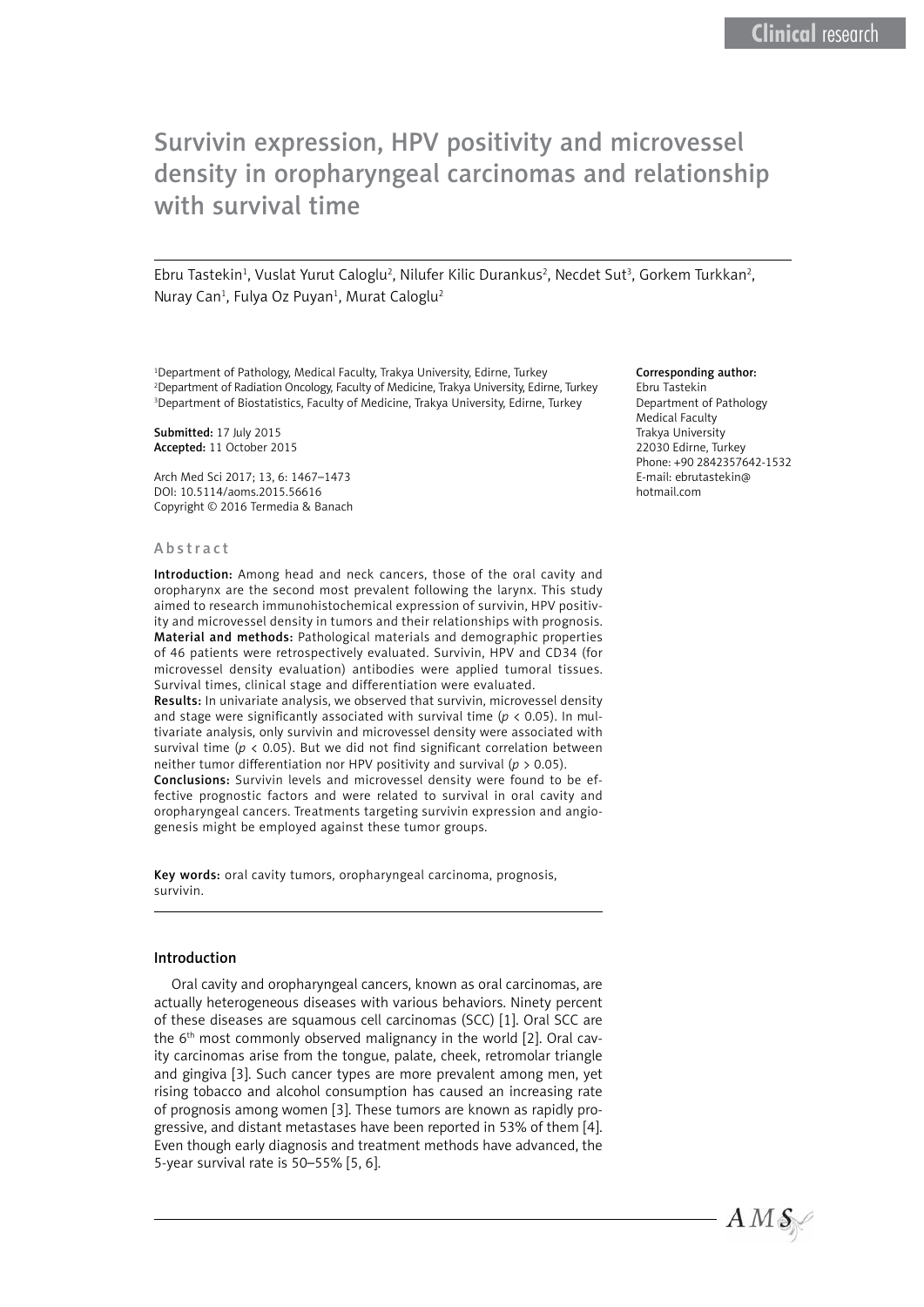Radiotherapy along with surgical treatments is equally successful in early cases of oral cavity carcinomas. Tumors that are at advanced stages require surgical and postoperative radiotherapy. Chemotherapy is also used in these cases [3].

Survivin is a member of the inhibitor of apoptosis (IAP) family. Survivin is not found in normal human tissue, but it is expressed in many cancer types. These properties make survivin a prime molecular target for cancer treatment [7–11]. There are numerous reports about survivin expression and its correlation with poor prognosis and drug resistance [12]. Recent studies have shown that survivin expression has a direct correlation with survival in SCC [13, 14].

Apart from playing a role in progression of cervical cancer in women, human papilloma virus (HPV) has a correlation with carcinogenesis of oral carcinomas [15]. Oral HPV infection is related to sexual behavior [16]. In oral carcinomas, HPV 16 prevalence was determined as 22% and HPV 18 as 14% [17]. HPV plays a significant role (up to 45%) in the etiology of SCC in oropharyngeal, lingual and palatine tonsil carcinomas [18, 19]. Tongue carcinomas have a HPV prevalence of 25% [20]. According to some studies, HPV status of tumors has a relation with response to treatment and survival rates, HPV positivity having better results in oropharyngeal carcinomas [21].

Both primary and metastatic tumors need nutrients and oxygen. Angiogenesis (neovascularization) is necessary in order to obtain oxygen and nutrition [22]. Until tumors reach 2–3 mm in size, tumors can obtain their necessities by diffusion. Afterwards endothelial cells migrate to the stroma by means of angiogenesis stimulation [23]. Angiogenic factors were expressed by tumor cells continuously or as responses to external stimulations. Hypoxia, lymphocytes infiltrating tumor, materials secreted by macrophages and mast cells can lead to angiogenesis [24, 25]. Other factors that can lead to an angiogenic response at a micro level include cytokines and growth factors. All of these factors increase the vascular endothelial growth factor (VEGF) expression [26].

Tumor angiogenesis leads to increased tumor cell circulation and also increases the possibility of metastasis. In most tumor types, it is observed that a small vein count in the microscopic range leads to an increase in metastasis and decrease in survival rate. Tumor angiogenesis is an important step in tumor growth and metastasis [27]. The numerical count of tumor angiogenesis is described as microvessel density (MVD). Antibodies such as CD31, CD34, CD105 and von Willebrand factor (factor VIII), which are specific to vein endothelium, are used for MVD evaluation. Recent studies have shown that MVD is correlated with advanced stage and poor prognosis in tumors of the breast, lung, colon, stomach, skin, prostate and kidney [28, 29].

Angiogenesis, survivin expression and HPV positivity are important factors used for predicting prognosis in oropharyngeal carcinomas. This study aims to identify the prognostic importance of angiogenesis, survivin and HPV positivity in patients treated with curative radiotherapy and chemotherapy.

### Material and methods

#### Patients' selection

Data and demographic properties of 46 patients who had undergone mucosal biopsy diagnosed as squamous cell carcinoma in the pathology department were included in the study. All of the patients were treated with the radiotherapy-chemotherapy regimen as described below and were evaluated retrospectively. Patients under the age of 18 and those diagnosed with malignancy other than SCC were excluded.

#### Pathological method

Tumor staging was assessed according to the 2010 American Joint Committee on Cancer staging criteria [30]. Histological grading was performed in a blind manner following the World Health Organization criteria for squamous cell carcinomas of the oral mucosa.

Survivin antibody (polyclonal rabbit, Clone N/A, 1 : 100, Novus Biologicals, Littleton, USA), HPV antibody (cocktail broad spectrum, Clone BPV-1/IH8+- CAMVIR-1, 1/80 dilution, Biocare Medical, Concord, USA) and CD34 antibody (polyclonal rabbit, Clone QBEND-10, 1/200, Thermo Scientific, Waltham, Massachusetts, USA) were applied to the 5-micron thick slides obtained from paraffin blocks containing tumoral area. Control tissues were stained colon adenocarcinoma for survivin, infected cervical tissue for HPV and normal kidney tissue for CD34. Sections were deparaffinized by passing through xylene, and rehydrated by a graded series of ethanol. After antigen retrieval by heating in citrate buffer at 60°C in an incubator overnight, the sections were treated with 3%  $H_2O_2$  in methanol for 20 min to abolish endogenous peroxidase activity. Then the sections were incubated with CD34 and HPV antibodies for 25 min. Sections were incubated with 2 µg/ml anti-survivin at 48°C overnight. Respectively, anti-polyvalent biotinylated antibody, PBS, anti-polyvalent biotinylated antibody, PBS, AEC substrate and hematoxylin-eosin steps were applied.

Nuclear and cytoplasmic staining of survivin antibody was evaluated. Cases with more than 5% staining in tumors were rated as positive and were graded for staining prevalence in 3 categories: score 0: < 5%; score 1: 5% to 25%; score 2: 26% to 50%; score 3: 51% to 75%; score 4: > 75% [13].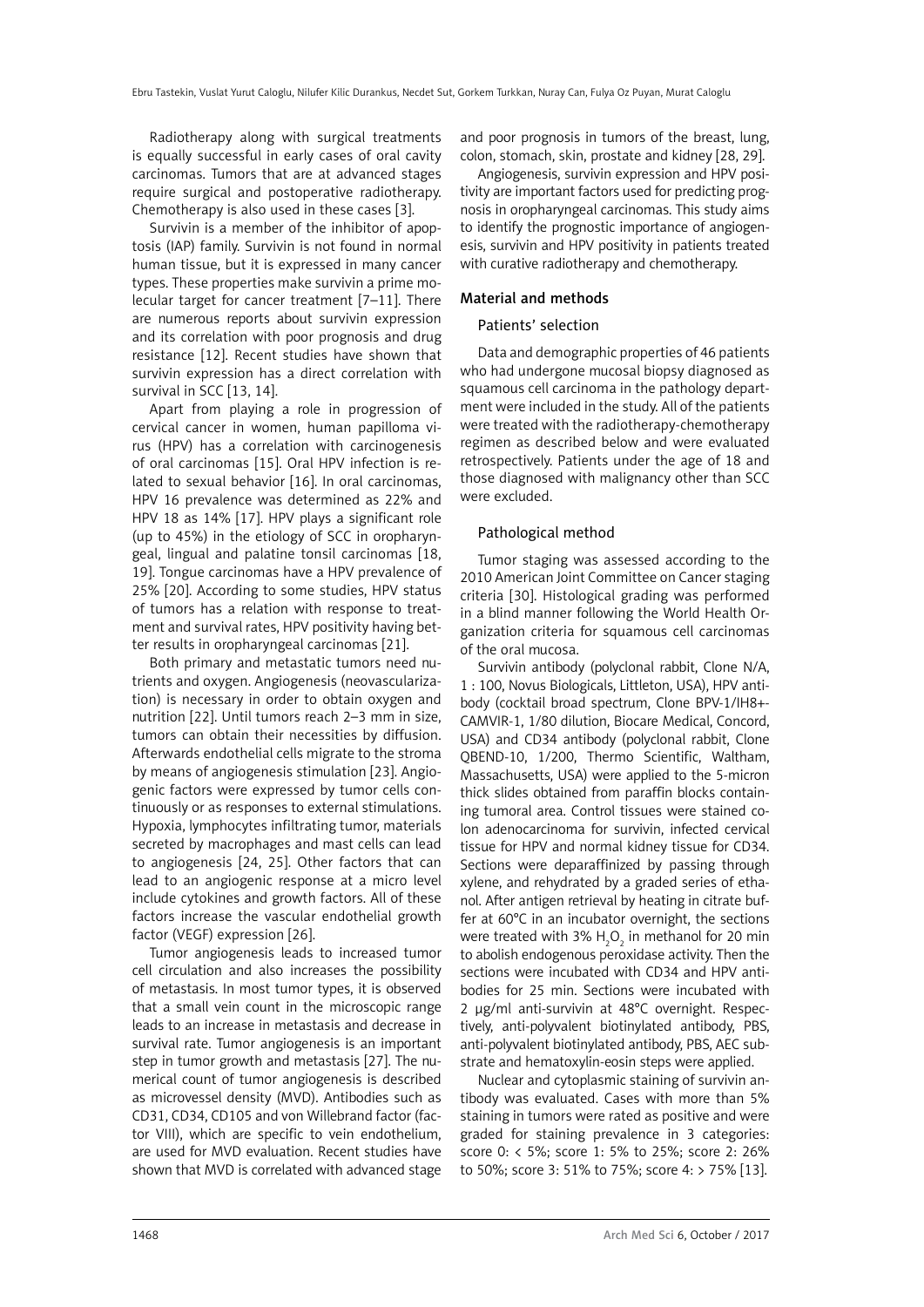CD34 antibody was used for assessing microvessel density. Tissues were scanned for the optimum staining point, and then micro veins in the stroma of outlying tumor islands in 10 HPF areas were counted and equated [31].

Tumor cells were rated as positive in nuclear staining for HPV antibodies [32].

#### Radiotherapy

Patients with locally advanced disease were treated using parallel opposed lateral fields until 2004. After 2004, patients were treated using 3D conformal radiotherapy techniques. 70 Gy of radiotherapy was given to the primary tumor and clinically involved nodes, while 50–60 Gy of radiotherapy was given for subclinical disease.

#### Chemotherapy

All patients were simultaneously given 100 mg/ m2 of cisplatin for 21-day intervals.

#### Statistical analysis

Demographic-clinical characteristic of patients are shown as mean ± standard deviation or number (percentage). Survival times by clinical stage and differentiation were analyzed using Kaplan-Meier survival analysis, then the log-rank test was used for group comparisons. Relationships of survivin and CD34 with clinical stage and differentiation were analyzed using Spearman correlation analysis. Comparisons of survivin and CD-34 level by clinical stage were analyzed by the Mann-Whitney *U* test and Student's *t* test, respectively. Comparisons of survivin and CD-34 level by differentiation were analyzed by the Kruskal-Wallis test and one-way ANOVA test, respectively. Independent effects of demographic-clinical characteristics (age, gender, survivin, CD34, clinical stage and differentiation) on survival were analyzed by a univariate Cox regression model, then we analyzed all likely prognostic factors by multivariate backwards stepwise Cox regression analysis. A *p*-value < 0.05 was considered statistically significant. Statistical analysis was performed using SPSS 20.0 (IBM Corp. Released

2011. IBM SPSS Statistics for Windows, Version 20.0. Armonk, NY: IBM Corp.).

### Results

The average age was 59.48 ±11.43 (min: 31, max: 91). Ten (21.74%) patients were female and 36 (88.26%) were male. Average survival time was 30.94 ±25.24 months.

Clinically, 12 patients (26%) had stage I–II and 34 (74%) patients had stage III–IV disease. We observed a statistically significant correlation between tumor clinical stage and survival (*p* < 0.006) (Table I).

Twenty-six (56.5%) patients had poorly differentiated tumors. Seven (15.2%) patients had moderately differentiated tumors and 13 (28.3%) patients had well-differentiated tumors (Figure 1). We did not observe a statistically significant correlation between differentiation and survival rate (*p* = 0.423) (Table I).

Survivin scores were 0, 1, 2, 3, 4 respectively in 1 (2.2%), 6 (13.0%), 6 (13.0%), 14 (30.4%), and 19 (41.3%) patients. We detected a significant correlation between survivin positivity and survival rate (*p* < 0.05) (Figure 2).

A positive reaction with HPV antibody was seen in 3 of the patients. We observed no relationship between HPV status and survival rate (*p* > 0.05).

Microvessel density mean value was 41.26 ±16.13 (min: 12, max: 75). We found a significant correlation between MVD count and survival rate  $(p < 0.05)$ .

Effects of some demographic and clinical characteristics on survival rate are shown in Table II. Among the variables (survivin, CD34, and clinical stage) that were entered in the backward stepwise Cox regression model, survivin and CD34 were found to be significant prognostic factors for survival. According to this model, survivin positivity increased the mortality risk 3.176-fold (95% CI: 1.539–6.554) and MVD count increased the mortality risk 1.075-fold (95% CI: 1.030–1.123) in patients with oropharyngeal carcinoma.

Survivin scores and CD-34 levels were higher in patients with clinical stages III–IV (respectively,

Table I. Clinical characteristic and average survival time of patients

| Parameter       |           | N(%)       | Survival [months]<br>Mean $\pm$ SD | P-value |
|-----------------|-----------|------------|------------------------------------|---------|
| Clinical stage  | $I - II$  | 12 (26.09) | $85.97 \pm 17.33$                  |         |
|                 | $III$ -IV | 34 (73.91) | $32.41 \pm 6.19$                   | 0.027   |
| Differentiation | Good      | 13 (28.26) | $40.99 + 7.45$                     |         |
|                 | Moderate  | 7(15.22)   | $23.29 \pm 5.37$                   | 0.423   |
|                 | Poor      | 26 (56.52) | $66.69 \pm 17.08$                  |         |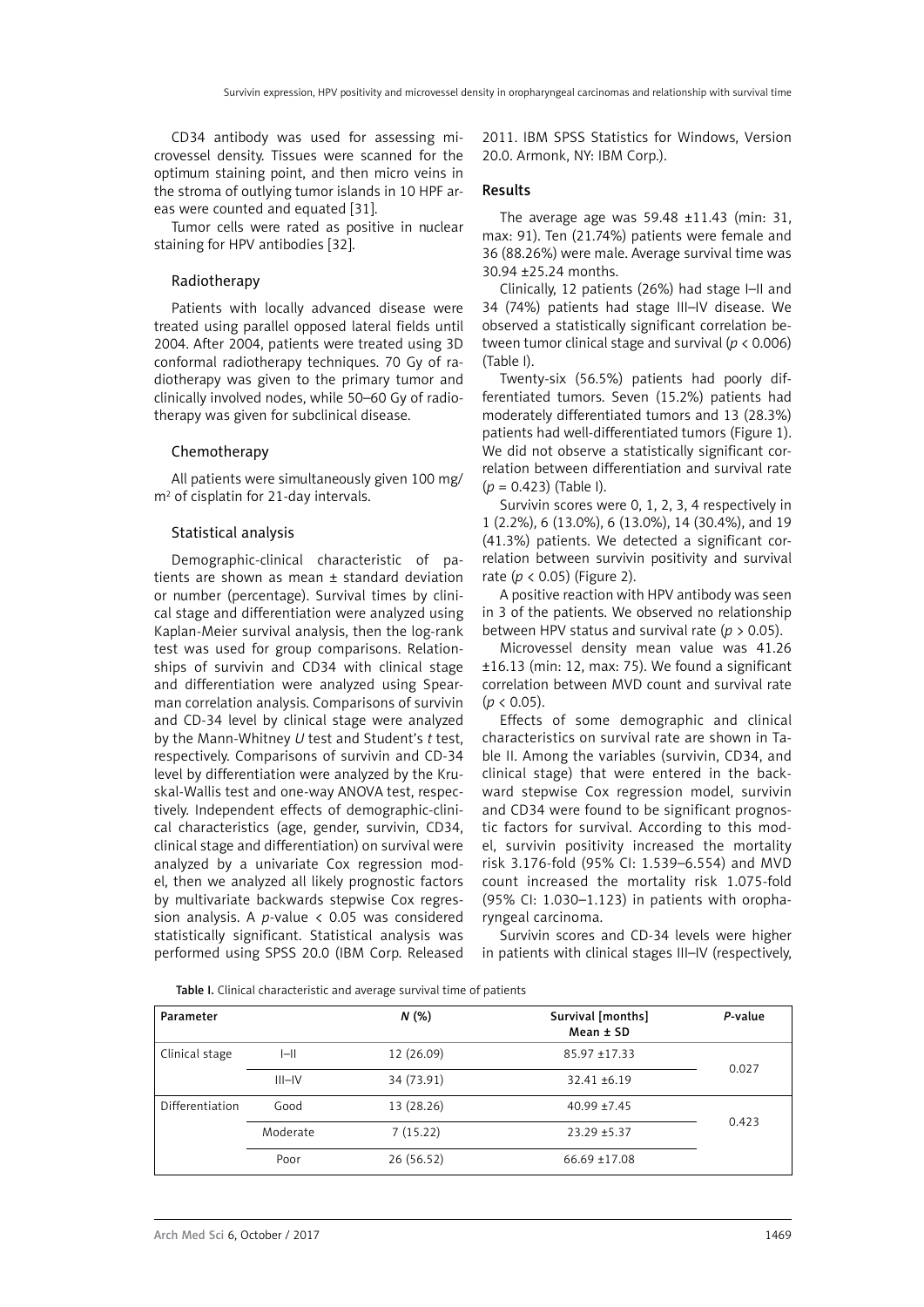Ebru Tastekin, Vuslat Yurut Caloglu, Nilufer Kilic Durankus, Necdet Sut, Gorkem Turkkan, Nuray Can, Fulya Oz Puyan, Murat Caloglu



Figure 1. Microscopic features of oropharyngeal squamous cell carcinoma. A - Well-differentiated type (arrow: keratin pearl),  $B$  – Poorly differentiated type,  $H + E$  50×



Figure 2. Immunoperoxidase staining examples.  $A$  – Diffuse strongly survivin antibody positivity, 50×,  $B$  – Focally moderate survivin positivity, 100×, C – Microvessel density evaluation with CD34 antibody (arrow: a stained vessel) 50×, D – HPV positivity in tumoral cells (arrow: a nuclear positivity), 100×

 $p$  < 0.001;  $p$  = 0.002). In addition, survivin scores and CD-34 levels were significantly higher in patients with moderate differentiation than good differentiation (respectively  $p = 0.045$ ; 0.041) (Table III). Survivin scores and CD-34 levels were significantly correlated with clinical stage (*p* < 0.001, Table IV).

# Discussion

Recent studies about some carcinoma types are usually geared towards prognosis, prediction of survival, treatment resistance and also target-based treatments [33, 34]. Some studies about oropharyngeal carcinoma are focused on this issue. Recently, a significant correlation was detected between survivin positivity, which is an inhibitor of apoptosis, and carcinogenesis [7]. In our study, we observed a direct correlation between survivin levels in oropharyngeal tumors and survival rate, which may help in planning of new medication research about inhibition of the survivin pathway. In our study, as well as parameters such as tumor differentiation and stage, which are known have an effect on prognosis, we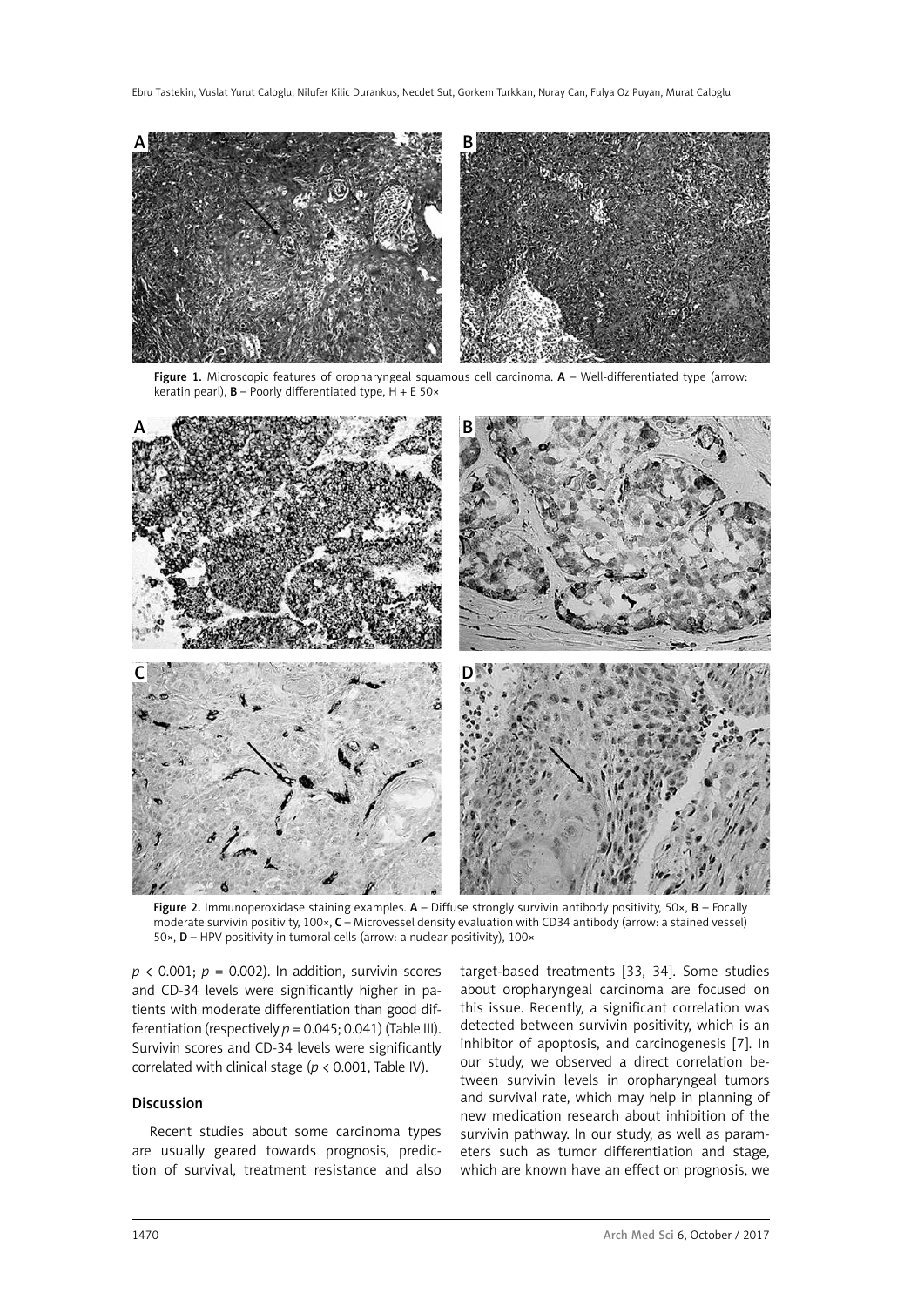| Parameter        | Univariate |                 |         | Multivariate* |               |         |  |
|------------------|------------|-----------------|---------|---------------|---------------|---------|--|
|                  | <b>OR</b>  | 95% CI for OR   | P-value | <b>OR</b>     | 95% CI for OR | P-value |  |
| Age              | 0.978      | $0.944 - 1.013$ | 0.211   |               |               |         |  |
| Gender, female   | 1.669      | $0.662 - 4.208$ | 0.277   |               |               |         |  |
| Survivin         | 4.922      | 2.578-9.399     | < 0.001 | 3.176         | 1.539-6.554   | 0.002   |  |
| CD34             | 1.119      | 1.074-1.166     | < 0.001 | 1.075         | 1.030-1.123   | 0.001   |  |
| Stage, III-IV    | 3.804      | 1.364-10.606    | 0.011   |               |               |         |  |
| Differentiation: |            |                 | 0.280   | -             | -             | -       |  |
| Poor             | 1          | Reference       | 0.440   |               |               |         |  |
| Moderate         | 1.408      | $0.463 - 4.281$ | 0.547   |               |               |         |  |
| Good             | 0.635      | $0.255 - 1.582$ | 0.330   |               | -             |         |  |

Table II. Effect of demographic-clinical characteristics on survival

*\*Backward stepwise Cox regression analysis.*

Table III. Comparisons of survival time, survivin and CD-34 level by clinical characteristics

| Parameter   | Clinical stage       |                      | P-value | Differentiation    |                       |                    | P-value |
|-------------|----------------------|----------------------|---------|--------------------|-----------------------|--------------------|---------|
|             | $I=II$<br>$(n = 12)$ | III–IV<br>$(n = 34)$ |         | Good<br>$(n = 13)$ | Moderate<br>$(n = 7)$ | Poor<br>$(n = 26)$ |         |
| Survivin    | $1.5(0-3)$           | $4(1-4)$             | < 0.001 | $2(0-4)$           | $4(2-4)$              | $3(1-4)$           | 0.045   |
| CD-34 level | $29.4 \pm 10.9$      | $45.4 \pm 15.6$      | 0.002   | $36.0 \pm 16.1$    | $54.5 + 14.9$         | $40.2 \pm 15.0$    | 0.041   |

*Mean ± standard deviation; median (minimum – maximum).*

studied the effects of survivin, HPV positivity and MVD on survival and demonstrated that all factors that are listed apart from HPV positivity are associated with prognosis.

Survivin is a protein that inhibits apoptosis (a member of inhibitor of apoptosis proteins – the IAP family). It is thought that survivin protein promotes tumor growth and progression by inhibiting apoptosis and increasing cell proliferation [35]. The role of abnormal expression of survivin protein in increased cell proliferation due to molecular carcinogenesis and apoptosis is well documented. Likewise, there are various published studies indicating that survivin is a negative prognostic factor regarding survival. Recent studies have noted that bladder, colon, rectum, lung, stomach and breast cancers all have abnormal expression of the survivin gene [36, 37]. Consistent with all these findings, we observed a significant relationship between survivin staining levels and survival rates. However, Zhang *et al.* [38] observed no relation between survivin staining level and survival rates, in contrast with our study. In this study, the univariate analysis demonstrated a 4.9 fold and the multivariate analysis demonstrated a 3.2-fold positive effect of the survivin staining score on survival rate. These results show the direct relation between the survival rate and survivin staining score in the patients.

Table IV. Correlations between survivin and CD-34 level with clinical characteristics

| Clinical stage           | <b>Differentiation</b> |
|--------------------------|------------------------|
| $r = 0.768^{\dagger}$    | $r = -0.211^{NS}$      |
| $r = 0.524$ <sup>†</sup> | $r = -0.036NS$         |
|                          |                        |

*† p < 0.001, NS – non-significant.*

Angiogenesis, which means formation of new blood vessels, is critical for embryonic progress, normal growth and repair of damaged tissue. At the same time, it can be pathological. Especially, substances secreted by cancerous cells are stimulate to the angiogenesis. For this reason, cancer patients are prescribed anti-angiogenic chemotherapy agents as part of their treatment. Microvessel density is typically assessed feature in studies for angiogenic research and CD34 antibody is a credible marker for MVD evaluation. Recent studies have noted a direct correlation between MVD and poor course of disease in breast, lung, colon, stomach, malign melanoma, prostate and bladder cancer along with advanced pathological stage [39-41]. Kyzas et al. [42] studied microvessel density in 69 patients diagnosed with head and neck cancers. The patient population included oral cavity, larynx and lower lip cancer patients. De Oliveira *et al.* [43] observed that patients with locoregional metastases had a higher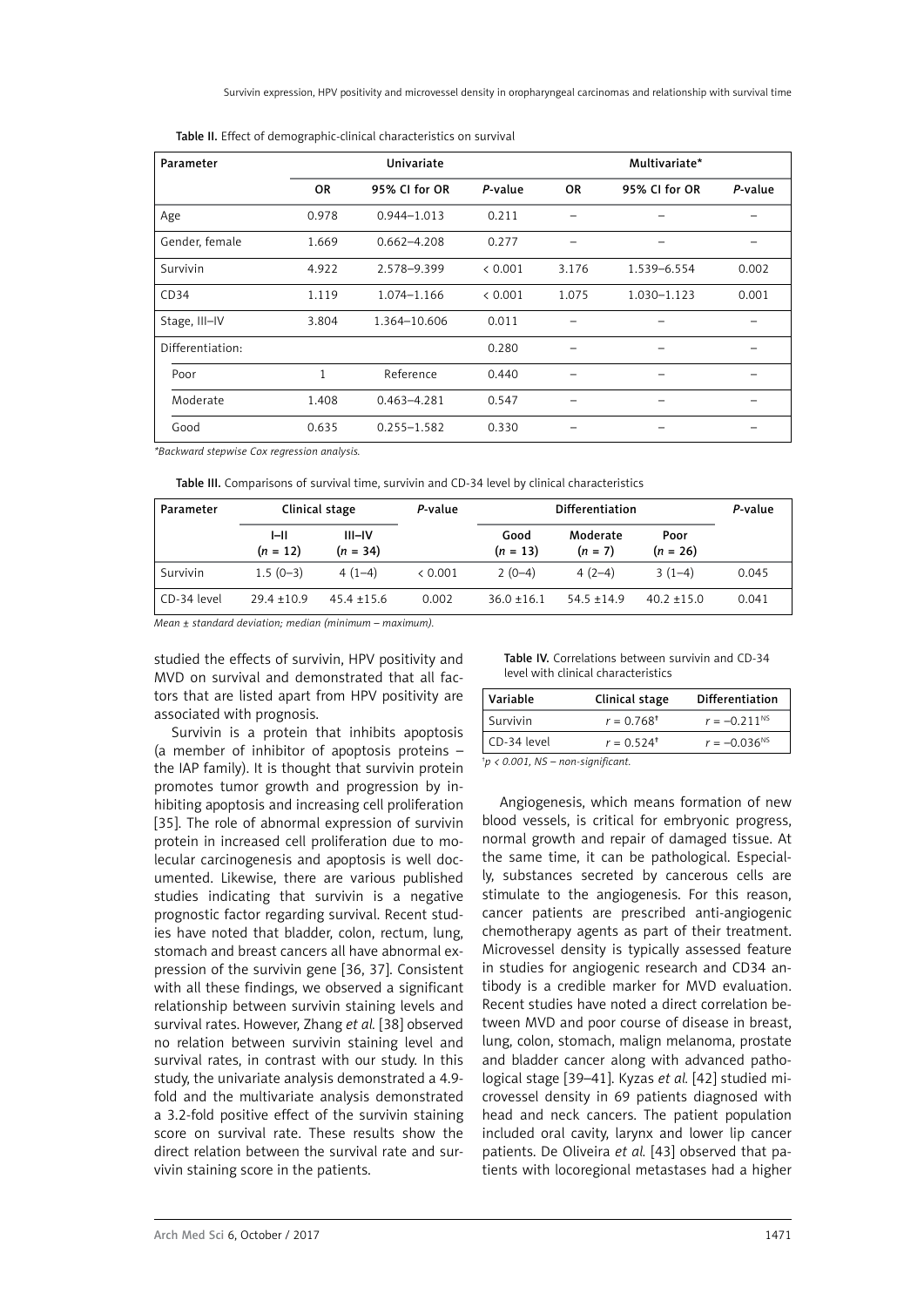than average MVD. Another outcome of this study is that the microvascular density has an effect on the survival rate. A slight increase in the microvascular density may reveal a negative effect on survival rate.

Yu *et al.* [44] evaluated 1279 head and neck cancer patients' results in a meta-analysis containing data from 18 studies. In their study, mortality rate was determined as 1.23 times more in tumors with high microvessel density, but the difference was not statistically significant. But in our study, we observed a significant correlation between MVD and survival times.

Numerous studies have documented the effect of human papilloma virus on etiology of oropharyngeal carcinomas. Especially, there are many publications about HPV-16's correlation with base of tongue and oropharyngeal cancers [45, 46]. HPV stimulates the p16 INK4a pathway, and many studies have observed a better survival rate among patients who are HPV positive. Kanyilmaz *et al.* [47] reported that tumor positivity for p16 INK4a was correlated with improved disease-free survival and overall survival. However, we did not observe a correlation between HPV positivity and survival. This might be a result of the small number of HPV-positive cases in our study.

In our study, survivin levels and MVD were determined as effective prognostic factors and related to survival in oropharyngeal cancers. New treatment methods might be discovered in light of the relationship of survivin levels which is an inhibitor of apoptosis and is a significant factor in carcinogenesis with survival rates. An agent leading to blockage of survivin expression might be used as an alternative objective-oriented medication for oropharyngeal carcinomas.

The significant correlation between MVD in oropharyngeal carcinomas and survival leads us to believe that objective-oriented treatment agents targeting angiogenesis stages might be effective against this tumor group.

In conclusion, survivin levels and angiogenesis were determined as effective prognostic factors and were related to survival in oral cavity and oropharyngeal cancers. Treatments targeting survivin expression and angiogenesis might be employed against these tumor groups.

# Conflict of interest

The authors declare no conflict of interest.

#### References

- 1. Wingo PA, Bolden S, Tong T, Parker SL, Martin LM, Heath CW Jr. Cancer statistics for African Americans, 1996. CA Cancer J Clin 1996; 46: 113-25.
- 2. Nagpal JK, Das BR. Oral cancer: reviewing the present understanding of its molecular mechanism and explor-

ing the future directions for its effective management. Oral Oncol 2003; 39: 213-21.

- 3. Neville BW, Day TA. Oral cancer and precancerous lesions. CA Cancer J Clin 2002; 52: 195-215.
- 4. Wingo PA, Tong T, Bolden S. Cancer statistics, 1995. CA Cancer J Clin 1995; 45: 8-30.
- 5. Miller CS, Johnstone BM. Human papillomavirus as a risk factor for oral squamous cell carcinoma: a metaanalysis, 1982-1997. Oral Surg Oral Med Oral Pathol Oral Radiol Endod 2001; 91: 622-35.
- 6. Shiu MN, Chen TH, Chang SH, Hahn LJ. Risk factors for leukoplakia and malignant transformation to oral carcinoma: a leukoplakia cohort in Taiwan. Br J Cancer 2000; 82: 1871-4.
- 7. Altieri DC. Survivin, versatile modulation of cell division and apoptosis in cancer. Oncogene 2003; 22: 8581-9.
- 8. Altieri DC. Survivin in apoptosis control and cell cycle regulation in cancer. Prog Cell Cycle Res 2003; 5: 447-52.
- 9. Li F. Survivin study: what is the next wave? J Cell Physiol 2003; 197: 8-29.
- 10. Li F, Ling X. Survivin study: an update of "what is the next wave"? J Cell Physiol 2006; 208: 476-86.
- 11. Mesri M, Wall NR, Li J, Kim RW, Altieri DC. Cancer gene therapy using a survivin mutant adenovirus. J Clin Invest 2001; 108: 981-90.
- 12. Lo Muzio L, Farina A, Rubini C, et al. Survivin as prognostic factor in squamous cell carcinoma of the oral cavity. Cancer Lett 2005; 225: 27-33.
- 13. Chen PC, Kuo C, Pan CC, Chou MY. Risk of oral cancer associated with human papillomavirus infection, betel quid chewing, and cigarette smoking in Taiwan – an integrated molecular and epidemiological study of 58 cases. J Oral Pathol Med 2002; 31: 317-22.
- 14. Lin CY, Hung HC, Kuo RC, Chiang CP, Kuo MY. Survivin expression predicts poorer prognosis in patients with areca quid chewing-related oral squamous cell carcinoma in Taiwan. Oral Oncol 2005; 41: 645-54.
- 15. Rosenquist K, Wennerberg J, Schildt EB, Bladstrom A, Goran Hansson B, Andersson G. Oral status, oral infections and some lifestyle factors as risk factors for oral and oropharyngeal squamous cell carcinoma. A population-based case-control study in southern Sweden. Acta Otolaryngol 2005; 125: 1327-36.
- 16. Sugerman PB, Shillitoe EJ. The high risk human papillomaviruses and oral cancer: evidence for and against a causal relationship. Oral Dis 1997; 3: 130-47.
- 17. Singh M, Bleile MJ, Shroyer AL, Heinz D, Jarboe EA, Shroyer KR. Analysis of survivin expression in a spectrum of benign to malignant lesions of the breast. Appl Immunohistochem Mol Morphol 2004; 12: 296-304.
- 18. Asanuma H, Torigoe T, Kamiguchi K, et al. Survivin expression is regulated by coexpression of human epidermal growth factor receptor 2 and epidermal growth factor receptor via phosphatidylinositol 3-kinase/AKT signaling pathway in breast cancer cells. Cancer Res 2005; 65: 11018-25.
- 19. Hitt R, Echarri MJ. Molecular biology in head and neck cancer. Clin Transl Oncol 2006; 8: 776-9.
- 20. Mellin H, Dahlgren L, Munck-Wikland E, et al. Human papillomavirus type 16 is episomal and a high viral load may be correlated to better prognosis in tonsillar cancer. Int J Cancer 2002; 102: 152-8.
- 21. Folkman J. Role of angiogenesis in tumor growth and metastasis. Semin Oncol 2002; 29: 15-8.
- 22. Auerbach W, Auerbach R. Angiogenesis inhibition: a review. Pharmacol Ther 1994; 63: 265-311.
- 23. Biroccio A, Candiloro A, Mottolese M, et al. Bcl-2 overexpression and hypoxia synergistically act to modulate